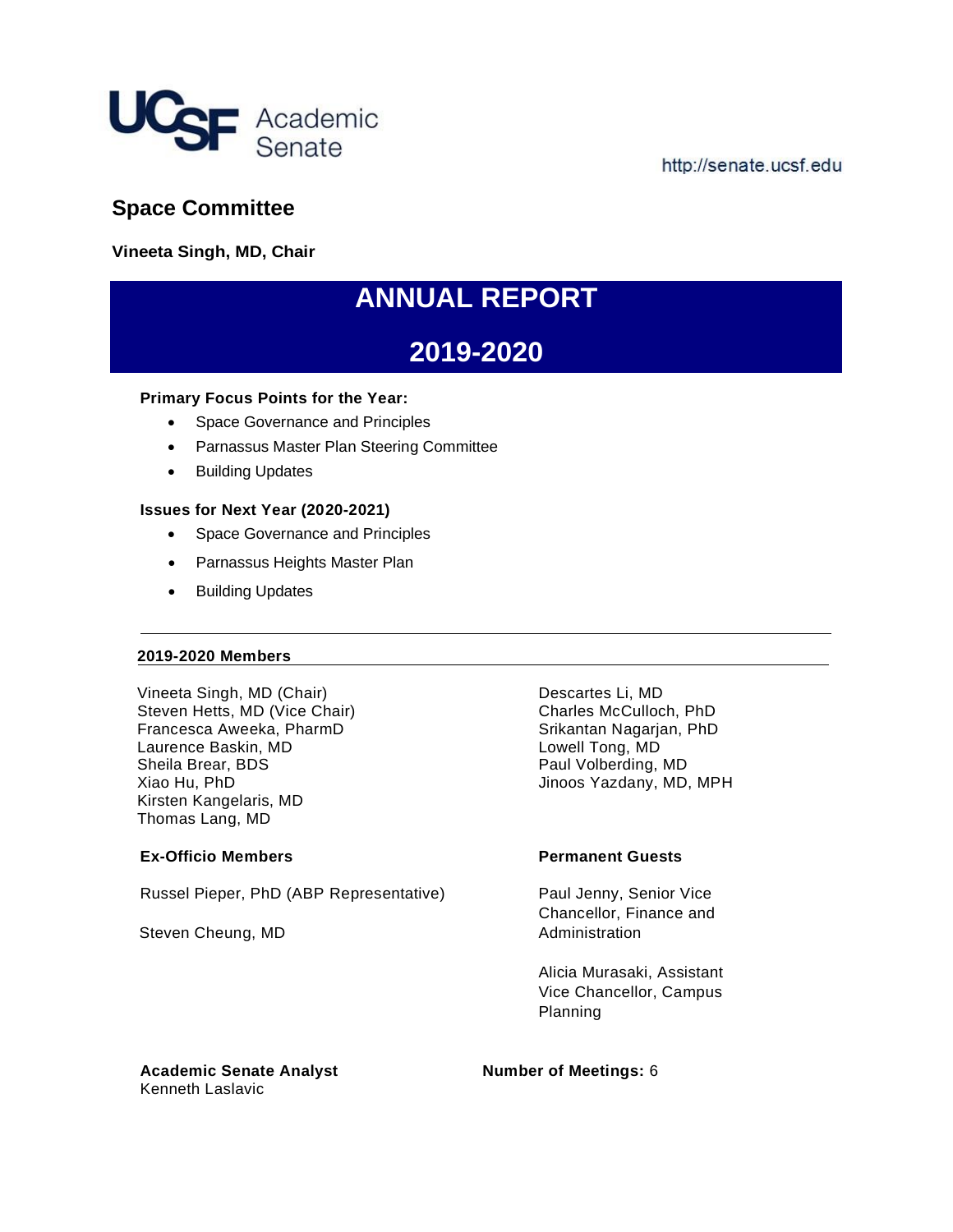### **Divisional Business**

### **Senate Telework Survey**

In response to the novel coronavirus pandemic UCSF implemented emergency telework policies and practices. In order to understand faculty experiences and insights about telework and flexible scheduling, we conducted a Senate Telework Survey.

Between June 8 and 22, 878 members of the UCSF faculty responded to the survey designed to collect input about telecommuting and flexible scheduling. There was broad support for telework across all mission areas including clinical, research, education, and administrative activities.

The initial report and dataset from the survey are available for viewing on the Senate website here: [https://senate.ucsf.edu/telework-survey-2020.](https://senate.ucsf.edu/telework-survey-2020)

The report has been submitted to the administration and the Senate Equitable Recovery Task Force so as to inform the University while it plans for our recovery and future resilience during and after the novel COVID-19 pandemic.

### **Toland Hall Mural**

UC Hall, which was built in 1917 and is the oldest building on the Parnassus Heights campus, will be replaced because it is seismically deficient. The new Research and Academic Building (RAB) planned for Parnassus Heights will be built where UC Hall currently is located.

In UC Hall, in the Toland Hall lecture room, there is a fresco painted by artist Bernard Zakheim. The large, 10-panel mural series — entitled "The History of Medicine in California" — was created between 1935 and 1938 as part of a New Deal–era arts program.

The mural includes a depiction of Bridget "Biddy" Mason, a formerly enslaved person who rose to prominence in business and was a health care worker.

On August 12, 2020, the Committee on Space convened a special meeting of the Senate Space Committee, Academic Planning & Budgeting, and Equal Opportunity to discuss with the administration plans to conserve the mural.

The committees delivered a letter to the Senate Executive Council recommending and encouraging UCSF to find the means necessary to conserve the mural and display it on campus.

"Due to the artistic value, historical relevance, and cultural meaning of the mural, this issue is of great concern to many people within the University and without. In particular, the mural includes an inspiring portrayal of Bridget "Biddy" Mason, a formerly enslaved person who worked as a midwife and nurse and rose to prominence in California at the beginning of the twentieth century."

"we must champion the need to physically preserve the mural for the UCSF community despite the challenges associated with physically moving it such as its fragility, curvature, large size, and heavy weight."

The Executive Council forwarded the letter to Senior Associate Vice Chancellor for Real Estate, copying the Assistant Vice Chancellor for Campus Planning, the University Librarian, and the UCSF Archivist.